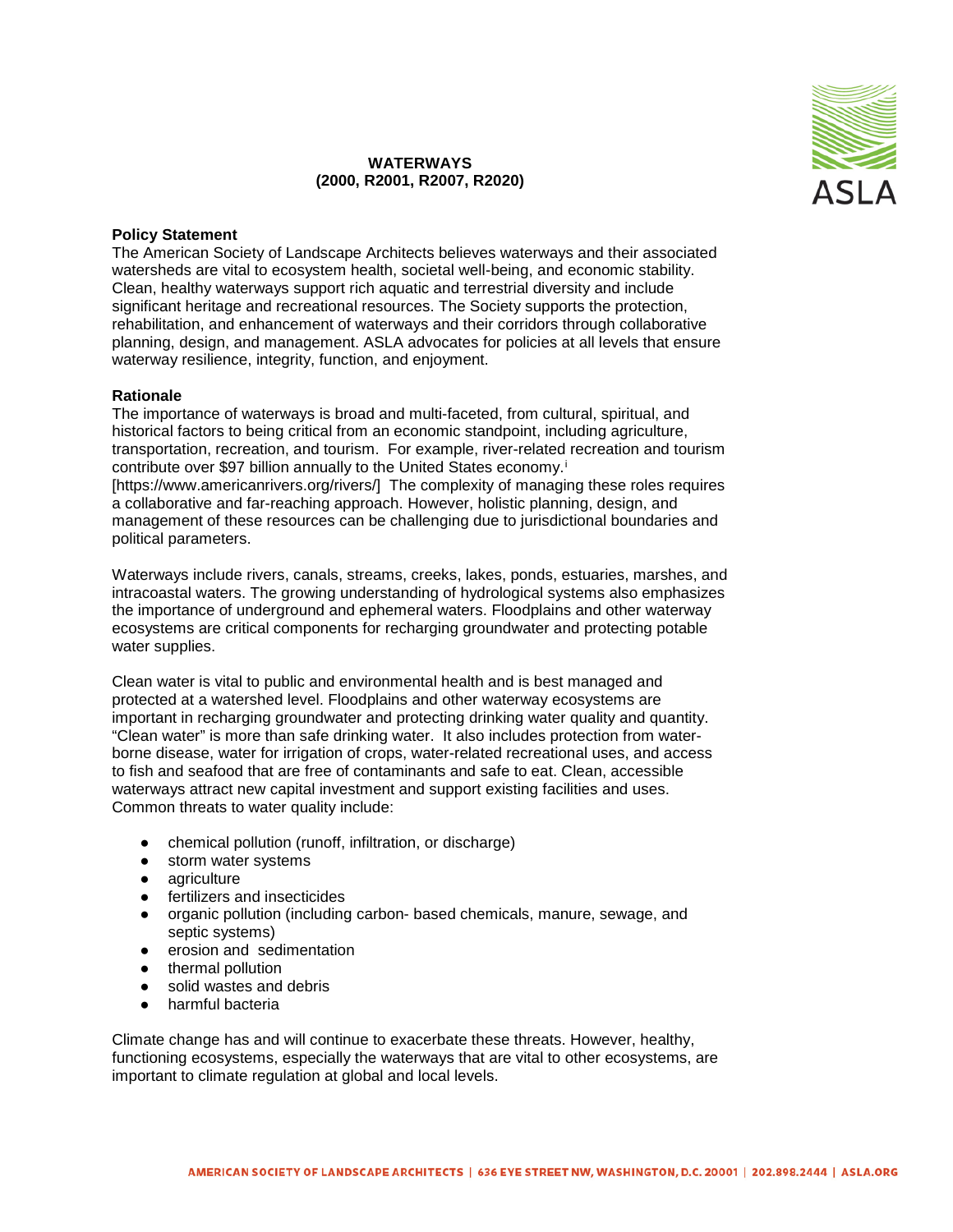

Waterways have historically determined the location and character of many American cities and remain an integral part of each community's history and identity. Increased community engagement in protecting waterways, the ever-rising popularity of greenways and blueways, and the successes of water-based urban spaces demonstrate how strongly the public values waterways and their access to them.

The most comprehensive attempt at protecting our waterways was the Federal Water Pollution Control Act of 1972, currently the Clean Water Act. At its core is the mandate to restore and maintain the appropriate chemical, physical, and biological quality for the diverse waters of the United States. "Waters of the United States" is a politicallydetermined regulatory term for a subset of our waterways that fall under federal jurisdiction, and are generally limited to waters that could be used for interstate commerce, their tributaries and adjacent wetlands. The United States Environmental Protection Agency (EPA) regulates the discharge of pollutants into waters of the United States. Amendments to this act and other laws and policies at federal, state, and local levels attempt to address our evolving understanding and needs. Most states and many municipalities have enacted their own regulations that provide greater levels of protection and address regional priorities for management of their waterways.

National and state programs have designated thousands of miles of waterways for various levels of protection, but often such designation does not adequately address the impacts created by adjacent and upstream land uses. Understanding waterways as part of larger systems has not always been reflected in national and local regulations and management. As a result, waterway planning, acquisition, and protection from adjacent land uses often remains more a goal than a reality.

Many waterways are cleaner than they have been in the past due to public outcry and demand. However, in 2009, the EPA reported that 46% of river and stream miles were in poor biological condition and 1 in 4 river and stream miles lacked healthy shoreline vegetation, thus making the waterways more vulnerable to flooding, pollution, erosion & sedimentation, and other problems.<sup>[ii](#page-3-1)</sup> Waterways provide more ecosystem services than any other ecosystem type.

"In their review of the value of the world's ecosystem services, Costanza et al. (1997) found that floodplains were the second ranked ecosystem type, behind only estuaries, in terms of their per-hectare value to society. Despite representing less than 2% of Earth's terrestrial land surface area, floodplains provided approximately 25% of all ''terrestrial'' (i.e., non-marine) ecosystem service benefits. Other researchers have attempted to quantify the benefits provided by floodplains. For example, Sheaffer et al. (2002) estimated that replacing the services provided by functioning floodplains (e.g. through constructed features) would cost approximately \$150,000 per hectare."[iii](#page-3-2)

Waterways should be managed from a multi-use approach, including scenic and cultural values, wildlife resources, and recreational potential as well as appropriate industrial, agricultural, and commercial development potential. The acquisition of land, prohibition of construction in floodplains and wetlands, the establishment of greenways, blueways, and trail linkages are tools that will help to protect and promote waterways. These tools can have economic significance by stimulating heritage tourism in the historic towns along waterways, improving recreational access, and supporting appropriate development.

Planning for an entire watershed, designation of appropriate land uses near waterways and management of upland vegetation as well as riparian buffers to protect streambank erosion and filter adjacent agricultural runoff is required to protect water resources. These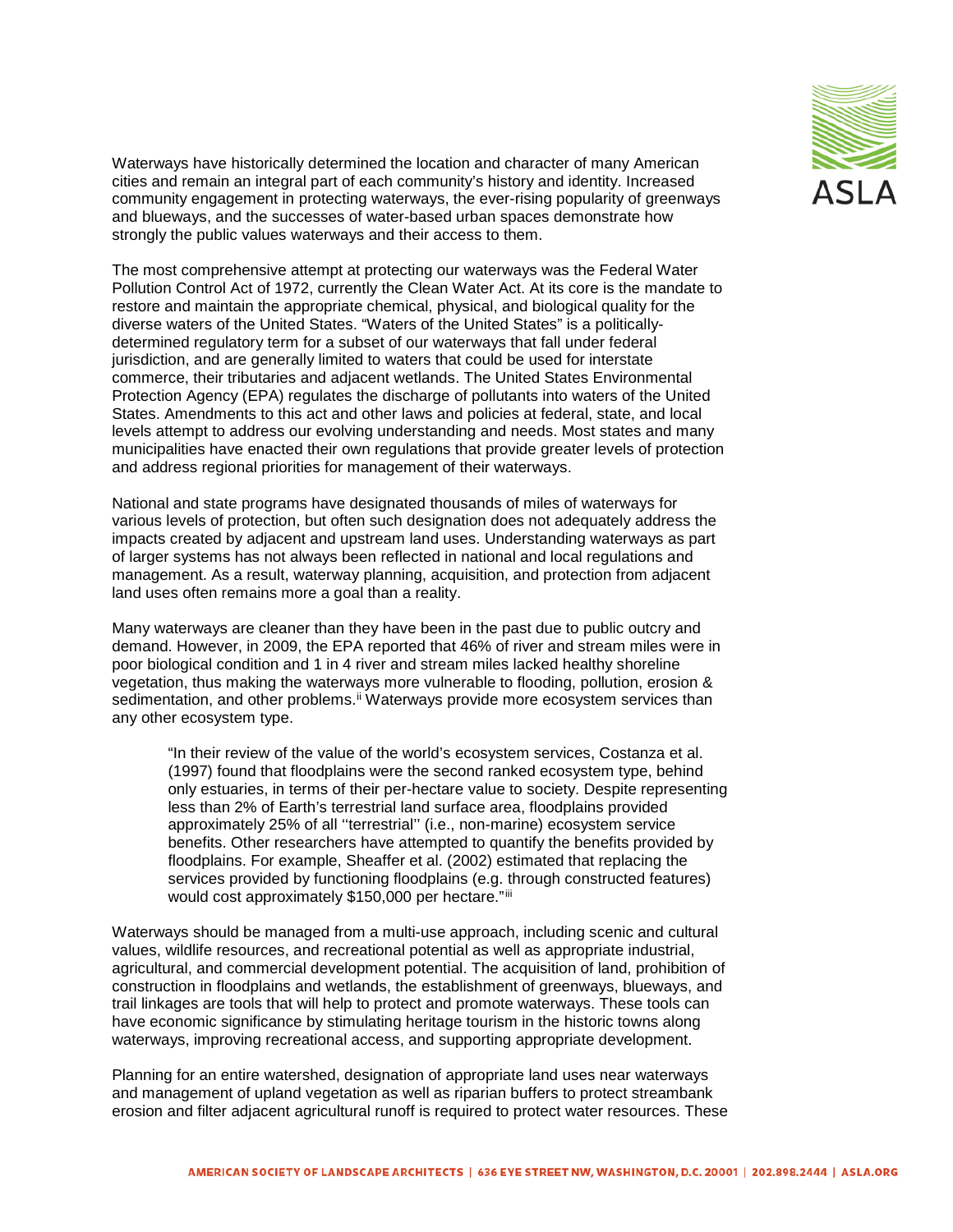

also aid in better regulating runoff and flooding, enhancing base flow, limiting nutrient loading from point and non-point sources and enhancing recharge of affected aquifers.

Landscape architects play key roles in protecting waterways and addressing threats to waterways while facilitating appropriate uses that are cost efficient and creative. Expertise in ecologically-based land use planning, design, and management at many scales makes landscape architects eminently qualified to address many of the complexities of waterway issues. Professional expertise includes:

- stormwater management
- rehabilitation of damaged ecosystems
- flood resiliency
- minimizing erosion
- increased water quality
- land use planning and management
- facilitating transportation, commercial fishing, and recreational opportunities

Pressures and threats to waterways will continue to increase; consequently, wise planning, design, and management will become even more crucial as we try to manage resources in light of expanding development and demands. Shifting and growing populations, failures of existing infrastructure, climate change, and other factors also come into play. Over the past 50 years, heavy downpours and storms have increased in intensity and frequency, resulting in devastating flooding and damage. These often occur in areas that were previously considered safe and/or appropriately designed and managed.

"In the 21st century, floods have caused more property damage and fatalities in the U.S. than any other type of natural disaster. As the climate changes, bringing more frequent and intense storms and floods, the communities living near streams and rivers and on our coasts are increasingly at risk; and increasing numbers of communities are turning to natural storm and flood management as more sustainable, effective, and cost-efficient approaches.…"[iv](#page-3-3)

Development, land use, and management will inevitably change. "The average 100-year floodplain is projected to increase 45 percent by the year 2100, while the annual damages from flooding are predicted to increase by \$750 million."[v](#page-3-4)

Landscape architects will play a vitally important role in creatively addressing environmental challenges while helping meet multiple goals. For example, green infrastructure for stormwater management mimics ecological processes to help protect, restore, and enhance hydrologic systems (including floodplains, wetlands, and waterways) while meeting human needs. Additionally, these efforts provide numerous benefits, ecologically, culturally, and economically. The EPA and other entities recommend green infrastructure as an important component to help manage both localized and riverine flooding.<sup>[vi](#page-3-5)</sup> Landscape architects will be powerful allies in meeting coming challenges. "Green infrastructure projects have great potential to reduce flood risks for people while maintaining or restoring the diverse benefits that river-floodplain systems provide. With climate change, population growth and aging dams and levees contributing to rising flood risk, green infrastructure solutions can play a key role in increasing communities' safety and resilience to floods."[vii](#page-3-6)

## **Resources:**

https://www.americanrivers.org/rivers/ https://www.rivers.gov/wsr-act.php